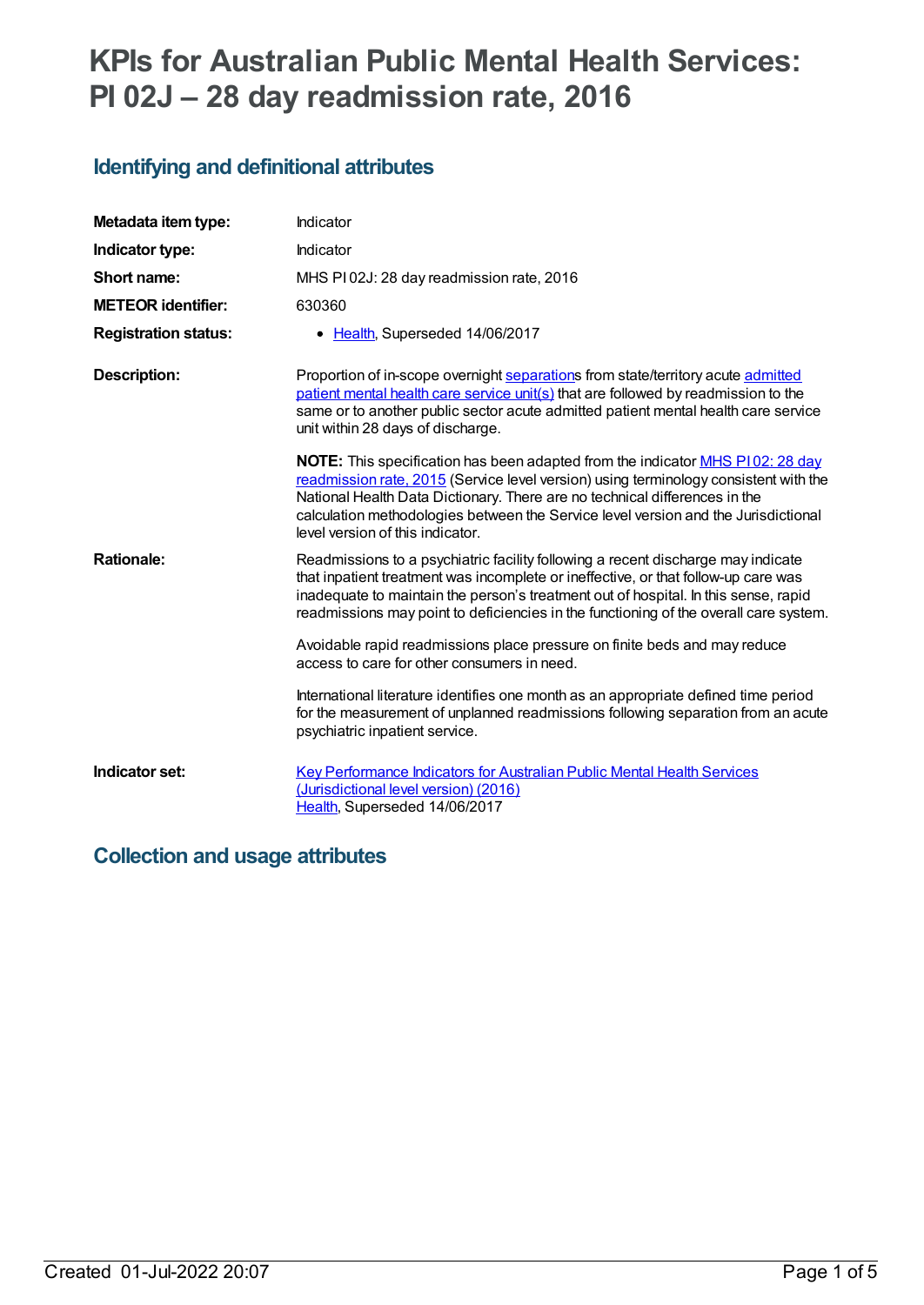| <b>Computation description:</b> | Coverage/Scope:                                                                                                                                                                                                                                                                                                                                                                                                                                                                                                                                                                                                                                                                                                                                                                                                                                                                                                                                                                                                                                                                                                                                                                                                                                                                                                                                                                |
|---------------------------------|--------------------------------------------------------------------------------------------------------------------------------------------------------------------------------------------------------------------------------------------------------------------------------------------------------------------------------------------------------------------------------------------------------------------------------------------------------------------------------------------------------------------------------------------------------------------------------------------------------------------------------------------------------------------------------------------------------------------------------------------------------------------------------------------------------------------------------------------------------------------------------------------------------------------------------------------------------------------------------------------------------------------------------------------------------------------------------------------------------------------------------------------------------------------------------------------------------------------------------------------------------------------------------------------------------------------------------------------------------------------------------|
|                                 | State/territory public acute admitted patient mental health care service units.                                                                                                                                                                                                                                                                                                                                                                                                                                                                                                                                                                                                                                                                                                                                                                                                                                                                                                                                                                                                                                                                                                                                                                                                                                                                                                |
|                                 | The following separations are excluded:                                                                                                                                                                                                                                                                                                                                                                                                                                                                                                                                                                                                                                                                                                                                                                                                                                                                                                                                                                                                                                                                                                                                                                                                                                                                                                                                        |
|                                 | • Same-day separations;<br>• Statistical and change of care type separations;<br>• Separations that end by transfer to another acute or psychiatric hospital;<br>• Separations that end in death, left against medical advice/discharge at own<br>risk;<br>• Separations where the length of stay is one night only and a procedure code<br>for Electroconvulsive Therapy (ECT) is recorded.                                                                                                                                                                                                                                                                                                                                                                                                                                                                                                                                                                                                                                                                                                                                                                                                                                                                                                                                                                                   |
|                                 | Methodology:                                                                                                                                                                                                                                                                                                                                                                                                                                                                                                                                                                                                                                                                                                                                                                                                                                                                                                                                                                                                                                                                                                                                                                                                                                                                                                                                                                   |
|                                 | • Reference period for 2016 performance reporting: 2014-15<br>• Readmission is considered to have occurred if the person is admitted to any<br>public acute admitted patient mental health care service unit within the<br>state/territory. Consequently, a state-wide unique patient identifier is required<br>for accurate construction of this indicator.<br>• For the purpose of this indicator, when a mental health service organisation<br>has more than one unit of a particular admitted patient care program, those<br>units should be combined.<br>• The categorisation of the admitted patient mental health care service unit is<br>based on the principal purpose(s) of the admitted patient care program rather<br>than the care type of the individual consumers.<br>The following Australian Classification of Health Interventions (ACHI) ECT<br>procedure codes are relevant for the excluded separations specified above:<br>○ ACHI 5th edition (2006–2008) use procedure codes 93340-02 and<br>93340-43.<br>○ ACHI 6th and 7th editions (2008 to current) use procedure codes<br>93341-00 to 93341-99.<br>○ ACHI 5th, 6th and 7th editions (2006 to current) Electroconvulsive<br>therapy Block 1907 may be selected to capture all data regardless of<br>code changes over time.<br>• No distinction is made between planned and unplanned readmissions. |
| <b>Computation:</b>             | (Numerator + Denominator) x 100                                                                                                                                                                                                                                                                                                                                                                                                                                                                                                                                                                                                                                                                                                                                                                                                                                                                                                                                                                                                                                                                                                                                                                                                                                                                                                                                                |
| <b>Numerator:</b>               | Number of in-scope overnight separations from state/territory public acute admitted<br>patient mental health care service unit(s) occurring within the reference period, that<br>are followed by a readmission to the same or another acute mental health care<br>service unit within 28 days.                                                                                                                                                                                                                                                                                                                                                                                                                                                                                                                                                                                                                                                                                                                                                                                                                                                                                                                                                                                                                                                                                 |
| <b>Numerator data elements:</b> | <b>Data Element / Data Set-</b>                                                                                                                                                                                                                                                                                                                                                                                                                                                                                                                                                                                                                                                                                                                                                                                                                                                                                                                                                                                                                                                                                                                                                                                                                                                                                                                                                |
|                                 | Data Element                                                                                                                                                                                                                                                                                                                                                                                                                                                                                                                                                                                                                                                                                                                                                                                                                                                                                                                                                                                                                                                                                                                                                                                                                                                                                                                                                                   |
|                                 | Number of separations with a readmission to a public acute admitted patient<br>mental health care service unit within 28 days                                                                                                                                                                                                                                                                                                                                                                                                                                                                                                                                                                                                                                                                                                                                                                                                                                                                                                                                                                                                                                                                                                                                                                                                                                                  |
|                                 | Data Source                                                                                                                                                                                                                                                                                                                                                                                                                                                                                                                                                                                                                                                                                                                                                                                                                                                                                                                                                                                                                                                                                                                                                                                                                                                                                                                                                                    |
|                                 | State/territory admitted patient data                                                                                                                                                                                                                                                                                                                                                                                                                                                                                                                                                                                                                                                                                                                                                                                                                                                                                                                                                                                                                                                                                                                                                                                                                                                                                                                                          |
|                                 | Guide for use                                                                                                                                                                                                                                                                                                                                                                                                                                                                                                                                                                                                                                                                                                                                                                                                                                                                                                                                                                                                                                                                                                                                                                                                                                                                                                                                                                  |
|                                 | Determining whether there was a readmission for in-scope separations<br>requires data for the 28 days of the next financial year to be included in<br>determining whether a readmission has occurred.                                                                                                                                                                                                                                                                                                                                                                                                                                                                                                                                                                                                                                                                                                                                                                                                                                                                                                                                                                                                                                                                                                                                                                          |
| Denominator:                    | Number of in-scope overnight separations from state/territory acute admitted<br>patient mental health care service unit(s) occurring within the reference period.                                                                                                                                                                                                                                                                                                                                                                                                                                                                                                                                                                                                                                                                                                                                                                                                                                                                                                                                                                                                                                                                                                                                                                                                              |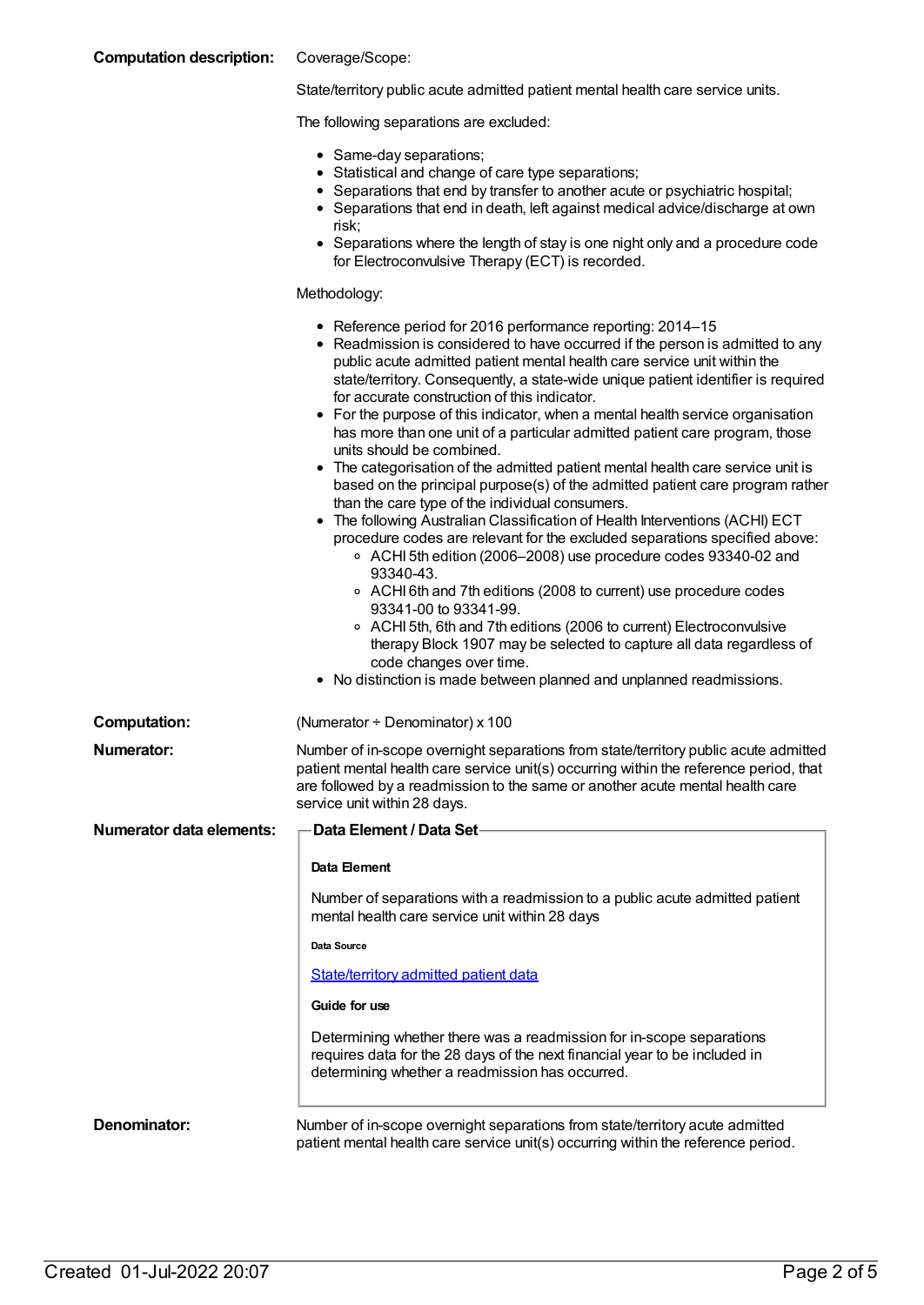| Denominator data<br>elements: | Data Element / Data Set-                                                                                                                                                                                                                                                                                                                                                                                                                        |
|-------------------------------|-------------------------------------------------------------------------------------------------------------------------------------------------------------------------------------------------------------------------------------------------------------------------------------------------------------------------------------------------------------------------------------------------------------------------------------------------|
|                               | Data Element                                                                                                                                                                                                                                                                                                                                                                                                                                    |
|                               | Number of separations from public acute admitted patient mental health care<br>service unit(s)                                                                                                                                                                                                                                                                                                                                                  |
|                               | Data Source                                                                                                                                                                                                                                                                                                                                                                                                                                     |
|                               | State/territory admitted patient data                                                                                                                                                                                                                                                                                                                                                                                                           |
|                               | Guide for use                                                                                                                                                                                                                                                                                                                                                                                                                                   |
|                               | In-scope separations are identified prior to determining whether a readmission<br>has occurred. The total number of in-scope separations is expected to<br>comprise separations for the full 12 months of the dataset year.                                                                                                                                                                                                                     |
| Disaggregation:               | Consumer attributes: Age, sex, Socio-Economic Indexes for Areas (SEIFA),<br>remoteness, Indigenous status. Disaggregated data excludes missing or not<br>reported data.                                                                                                                                                                                                                                                                         |
|                               | All disaggregation data are to be calculated as at the admission for the first index<br>separation, even if the value is null. The index separation refers to the separation<br>data point included in the denominator data set. The data at admission for the<br>index separation should be used for the associated numerator data pair, when<br>present, and any subsequent denominator and data pairs for a uniquely identifiable<br>person. |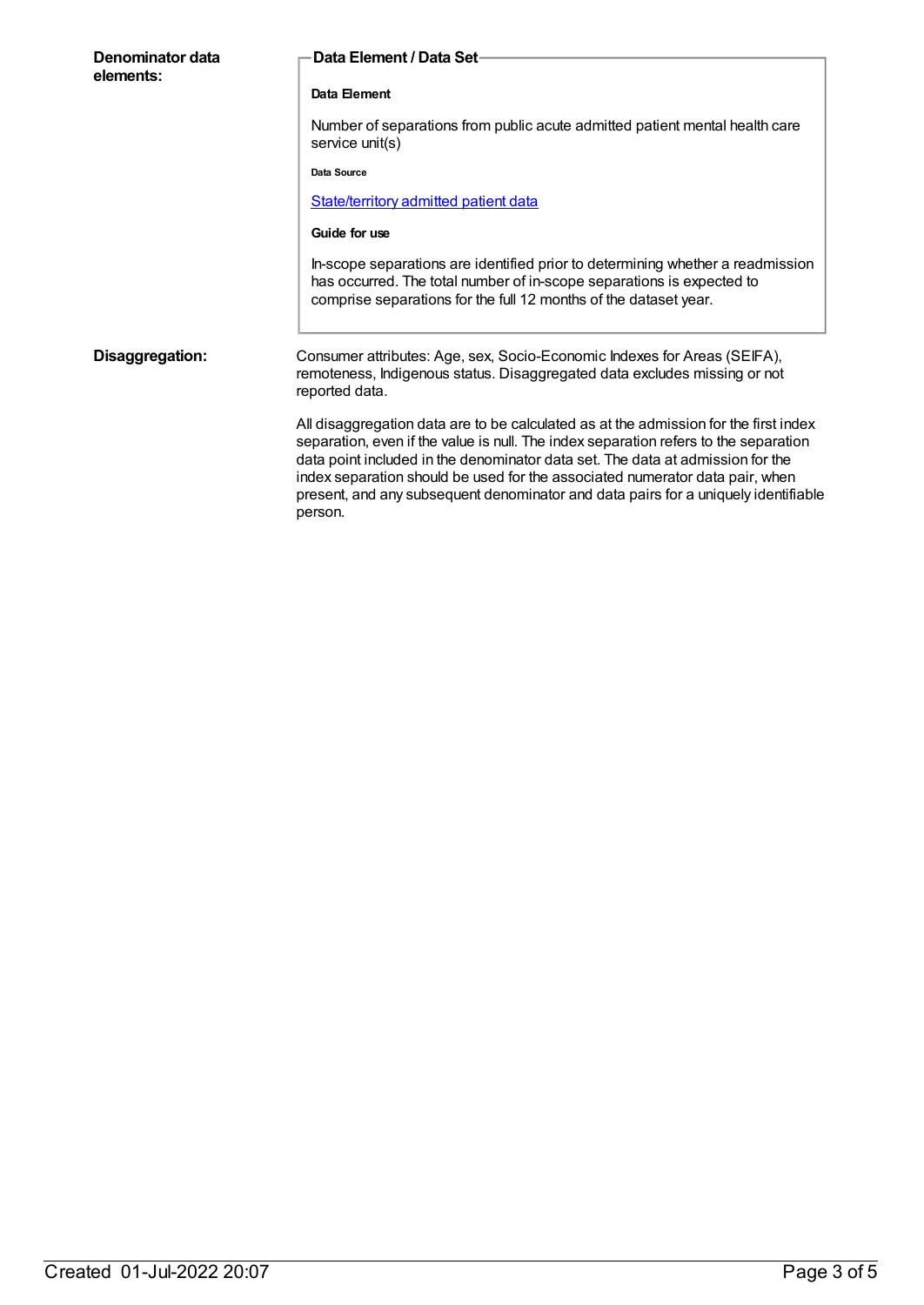#### **Disaggregation data elements:**

#### **Data Element / Data Set**

**Data Element**

Person—age

**Data Source**

[State/territory](file:///content/426458) admitted patient data

**Guide for use**

Data source type: Administrative by-product data

### **Data Element / Data Set**

#### **Data Element**

Person—area of usual residence

**Data source**

[State/territory](file:///content/426458) admitted patient data

**Guide for use**

Data source type: Administrative by-product data

Used for disaggregation by remoteness and SEIFA

### **Data Element / Data Set**

**Data Element**

Person—Indigenous status

**Data Source**

[State/territory](file:///content/426458) admitted patient data

**Guide for use**

Data source type: Administrative by-product data

### **Data Element / Data Set**

**Data Element**

Person—sex

**Data Source**

[State/territory](file:///content/426458) admitted patient data

**Guide for use**

Data source type: Administrative by-product data

### **Representational attributes**

| <b>Representation class:</b> | Percentage    |
|------------------------------|---------------|
| Data type:                   | Real          |
| Unit of measure:             | Service event |
|                              |               |

### **Indicator conceptual framework**